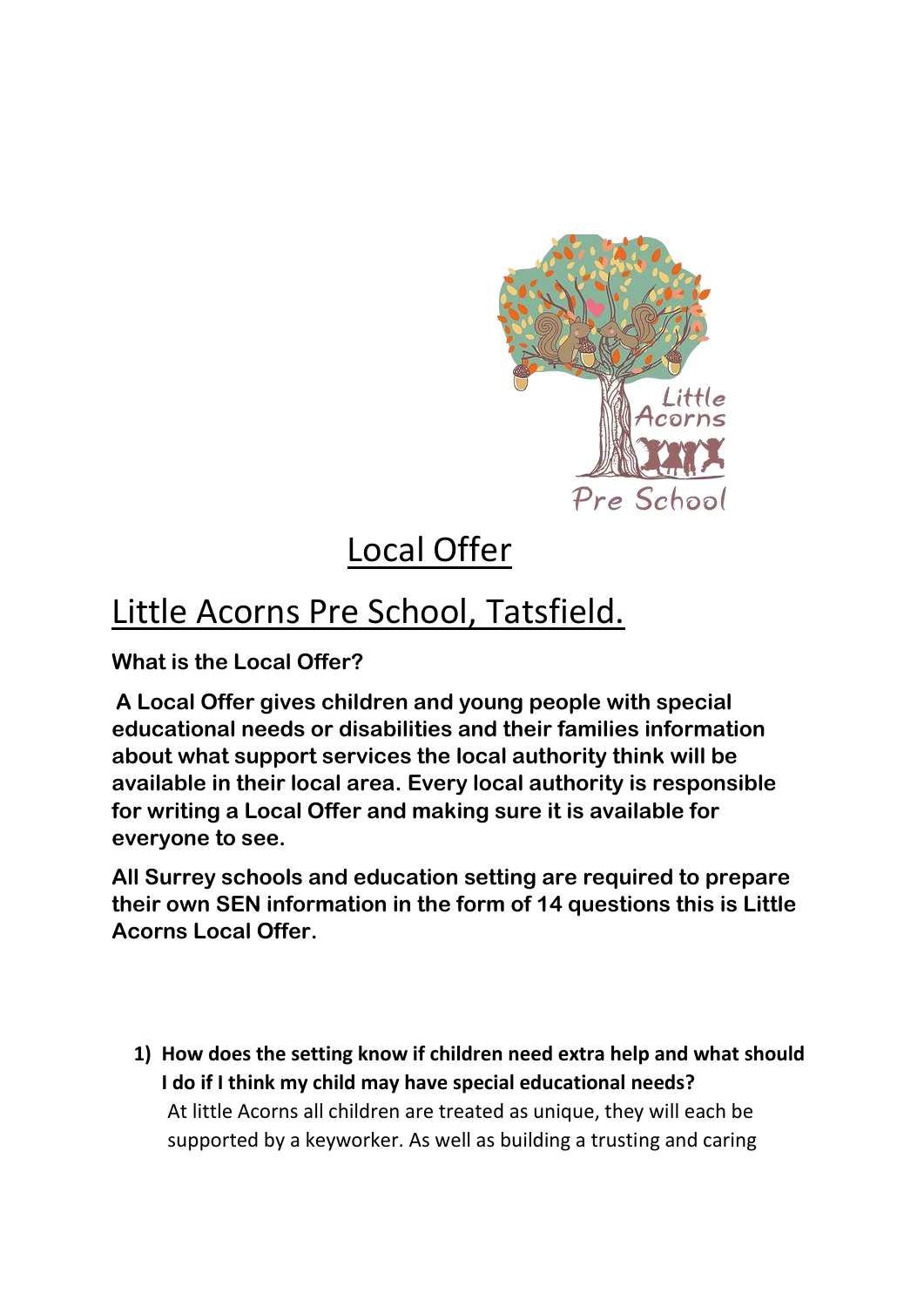relationship with both children and their families the keyworker will carry out an ongoing assessment of their keyworker children and link these observations to the Development Matters ages and stages of development.

Between the ages of two and three when your child has attended Little Acorns for about one term your child's keyworker will carry out a 'two year progress check'.

If your child's keyworker has identified a possible individual need they will discuss this with you in private. A meeting can then be arranged with our SENCO (Special Educational Needs Co-ordinator) Jenny Dickens to plan together how we can support your child.

If you have concerns about any aspect of your child's development you can discuss this in private with your child's keyworker or our SENCO. If a child starts at our setting with an identified special educational need or disability we will liaise with parents and outside agencies already involved to ensure that we understand and support the child's needs straight away.

#### **2) How will staff support my Child?**

Our SENCO will work in partnership with you and your child's keyworker to plan how to support your child. Ongoing observations and evaluations will be used to agree targets on your child's ISP (Individual Support Plan). These targets will be reviewed on a regular basis.

Our SENCO will identify if additional advice and support from other professionals would be beneficial for your child and with parents permission can refer your child directly eg Speech and language therapy or advise parents how to access this support.

In addition we are able to gain support and funding from the Surrey Early Years and Childcare team through our Early Years Improvement Advisor.

All staff are responsible for supporting your child to reach their targets. Our high staff ratios allow time in the session for an adult to work one to one or in small groups to support children with additional needs.

#### 3) **How will the curriculum be matched to my child's needs?**

Each keyworker will carry out regular observations of their keyworker children, from these observations each child's next steps can be assessed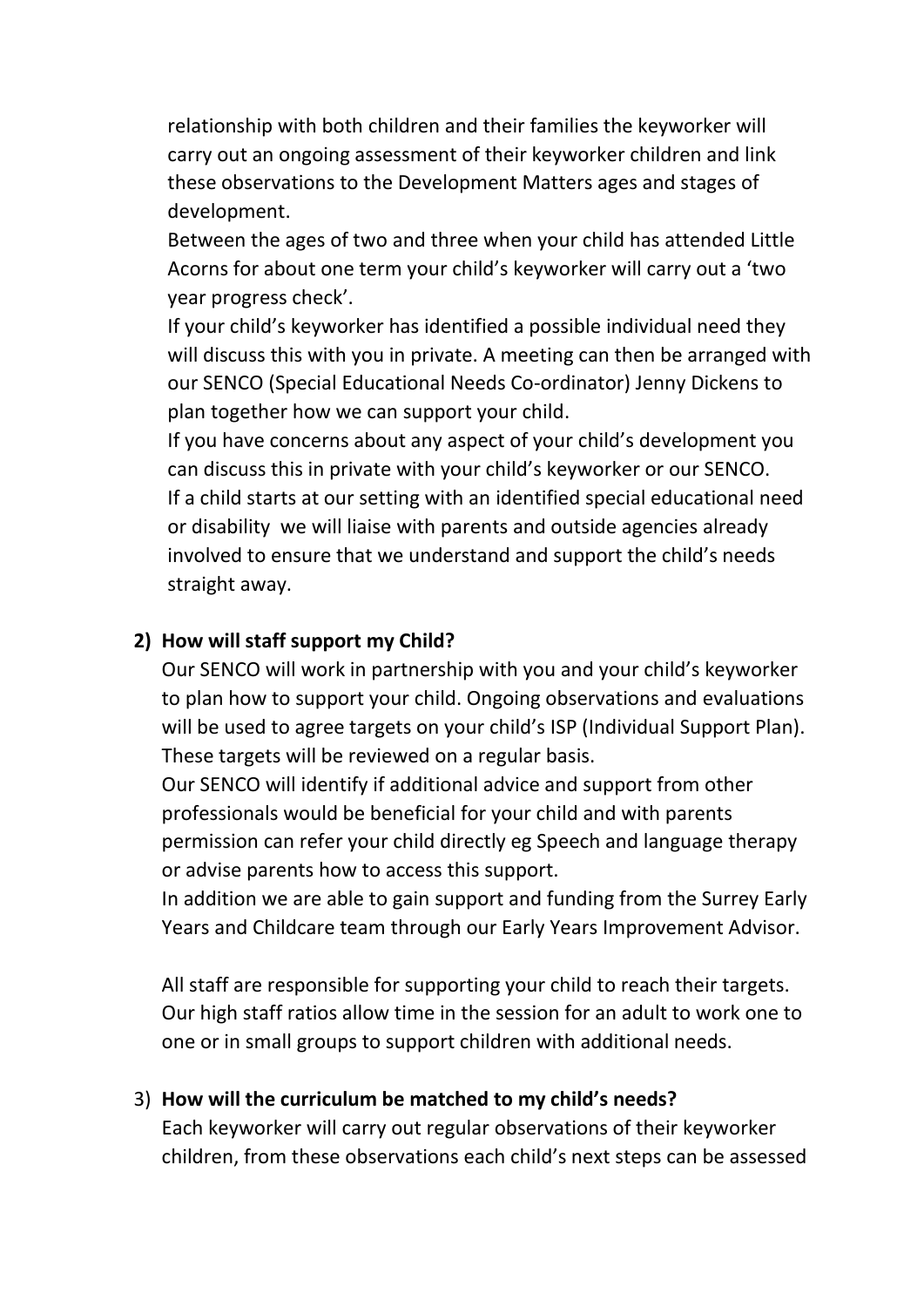and planned for. Activities planned for all children during the session can be adapted to meet the needs and developmental stage of individual children.

The environment and equipment can be adapted to enable all children to access the curriculum. Inclusion funding can be requested from Surrey Early Years to purchase specialist equipment and additional staff when required.

## **4) How will both you and I know how my child is doing and how will you help me to support my child's learning?**

Your child's keyworker will have regular contact with you both informally during the week and arrange meetings with you so that you can discuss your child's progress and needs more fully. In addition we use a contact book where both parents and pre school can communicate with each other daily, this is particularly helpful for parents who work during preschool hours.

Parents can arrange to view their child's learning journey at any time and a summary of their children's development and progress tracker is sent to parents twice a year.

If your child starts at our setting when they are two a '2 year progress check' will be completed at the end of their first term in accordance with statutory requirements.

A child with an ISP will have their targets and progress reviewed every 6 weeks. The SENCO, keyworker and parents will discuss how to work together to support the child's development both at pre school and in the home.

#### **5) What support will there be for my child's overall well-being?**

Staff provide a good role model for children praising and endorsing desirable behaviour. When children display unwanted behaviour staff will be consistent in their response, following our behaviour management policy.

At present all our staff are qualified in First Aid. We are able to administer medication to your child on a regular or one off basis following our health policy and procedure.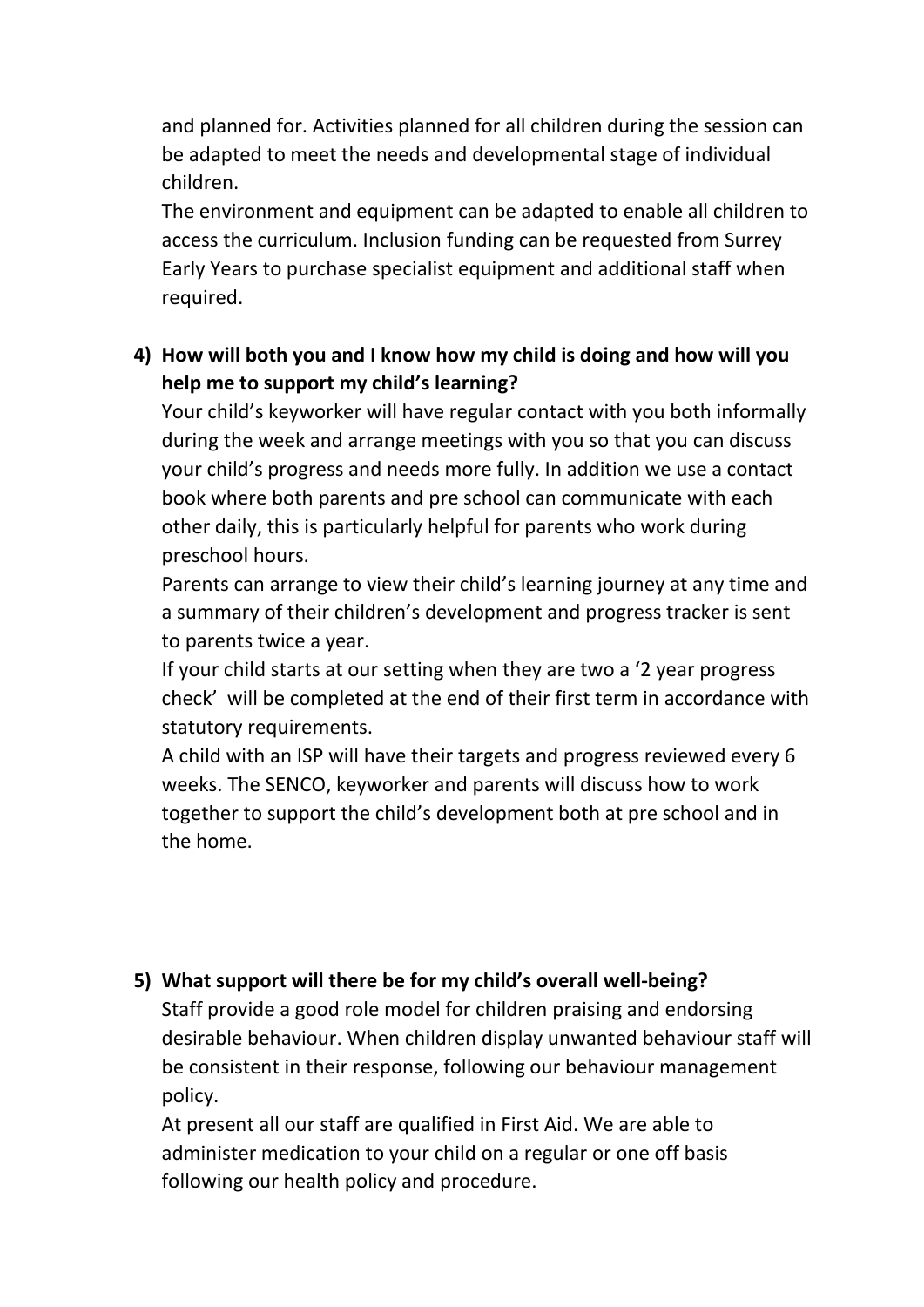When necessary we are able to put in place an individual health care plan or emergency procedure for your child.

We are able to undertake personal care such as nappy changing and support your child during toilet training.

All our staff have up to date training in safe guarding children.

## **6) What specialist services and expertise are available at or accessed by the setting?**

All our staff hold a childcare qualification the majority at Level 3. Our experienced SENCO has up to date training in the Code of Practice and Inclusion in SEND 14, attends termly SENCO forums and holds a Basic Portage Workshop qualification.

We have a member of staff who works for REMA (Race, Equality and Minority Achievement) as part of their bank staff.

We work with outside agencies including speech and language therapists, Occupational therapists, Educational Psychologists and Health visitors. We have close links with our local Children's Centres located in both Surrey and the London borough of Bromley and can refer families to their Outreach workers and advise on workshops for parents and carers. Our setting is supported by Surrey Early Years and Childcare service where we have access to an Early Years Improvement Advisor.

## **7) What training are the staff supporting children with SEND had or are having?**

In addition to the qualifications mentioned in question 6 our staff regularly attend training workshops. Each term the training is decided based on both the needs of the children in the setting and the individual staff members professional development.

Training workshops include Speech and Language development, Autistic spectrum conditions, Supporting behaviour development in young children, Key person approach and attachment, Developing children's listening and attention, Introducing outdoor learning, Fun with sounds and Schemas.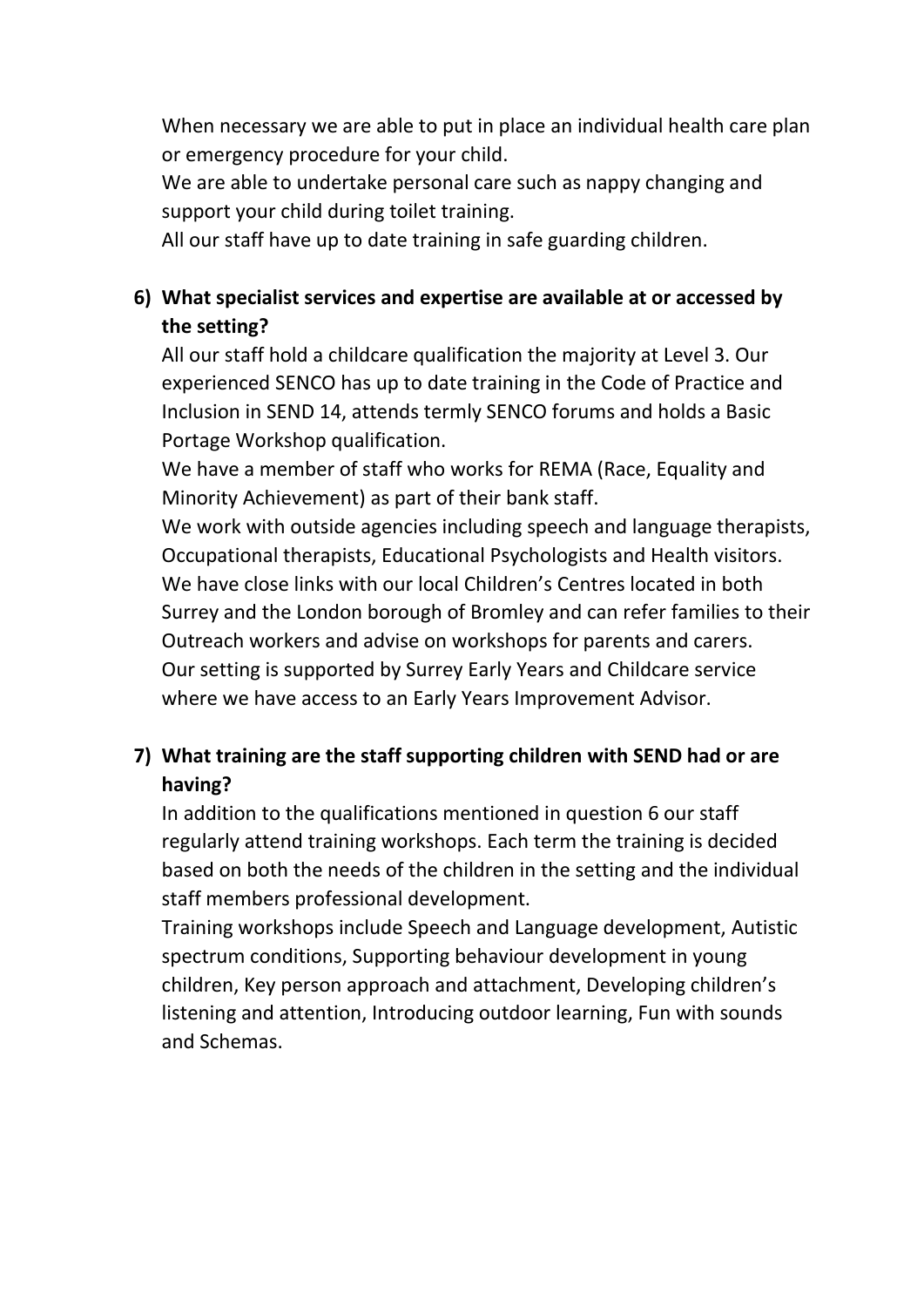## **8) How will my child be included in activities outside the classroom including school trips?**

All children are included and are invited to attend school trips and outside activities. Our adult to child ratio is generally 1 adult to 2 children on outings but can be increased for individual children's needs. A risk assessment is carried out for each outing taking the needs and development of the children attending the setting into account. Parents written permission is always requested prior to the event with parents usually invited and welcome to attend.

#### **9) How accessible is the setting?**

Little Acorns operates from Tatsfield Village Hall. The ground floor is on one level and is wheelchair accessible. There is Ladies, Men's and an accessible toilet on the ground floor. A chairlift for adults is available on the stairs for access to the meeting rooms. An induction loop, accessible through hearing aids fitted with a T-switch, can be switched on when the sound system is in use.

We welcome children and families with English as an additional language and have experience in supporting and working with these families. We are able to access support from REMA who can provide translators, help with language assessment and offer advice.

An Inclusion grant is available from Surrey Early Years to make premises adjustments or purchase specialist equipment for SEND children.

## **10) How will the setting prepare and support my child to join the setting, transfer to a new setting or the next stage of education and life**

Children are invited to attend two sessions with their parents before they start at our pre school where parents can familiarise themselves with the setting, ask questions and meet their child's keyworker. We work together with parents to make sure your child settles and is happy and secure in our setting. We recognise that some children will take longer and require more support to settle.

For children with additional needs a meeting will be arranged with our SENCO so that your child is fully supported when they start, involving any advice from specialists already involved with your child.

When your child is ready to transfer to primary school, with parent's permission, all relevant paperwork will be sent to their school and a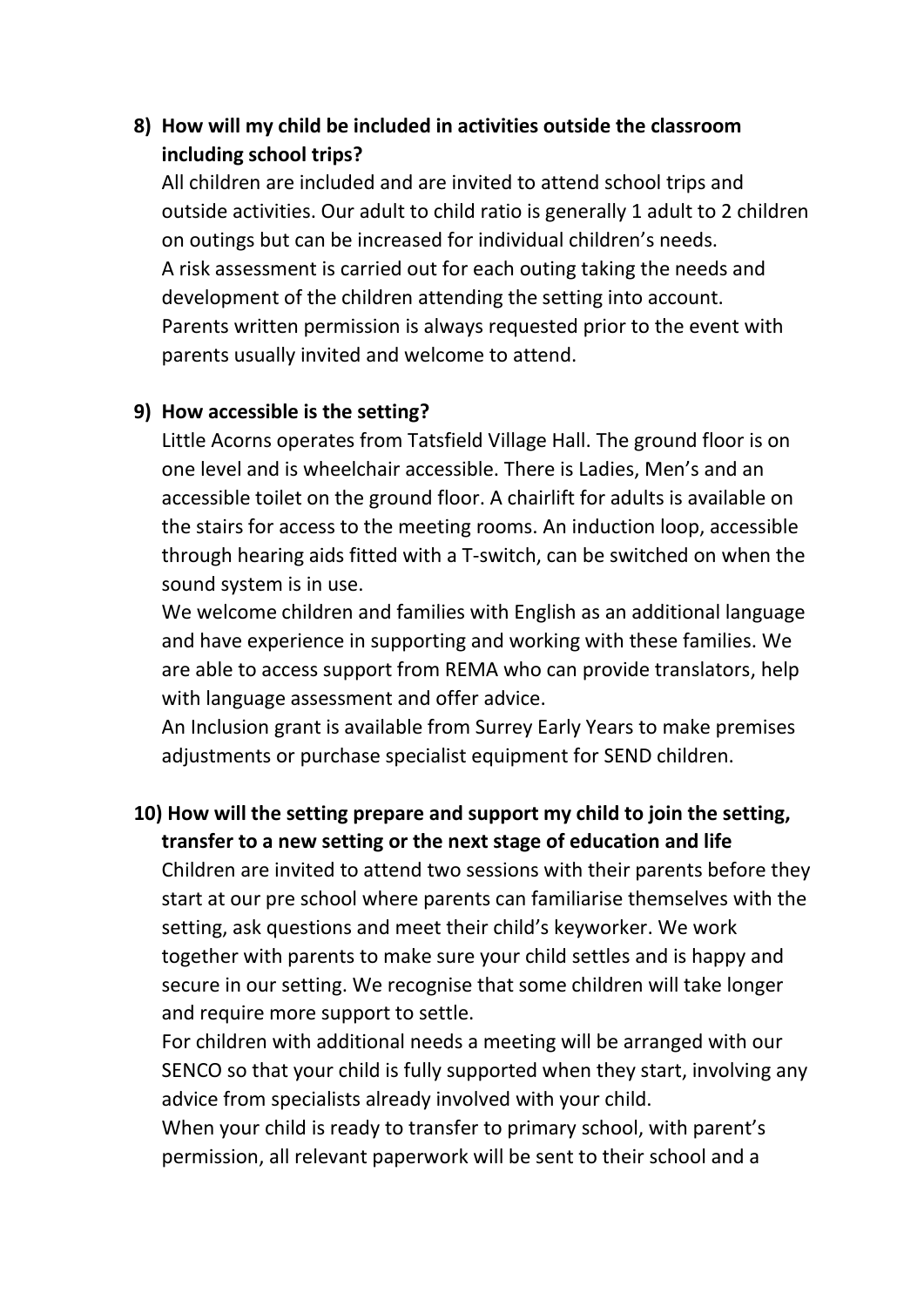transition meeting arranged for children with additional needs. At the meeting your child's transition to school will be tailored to their individual needs with the input of the pre school, school and outside specialists involved with your child.

## **11) How are the setting's resources allocated and matched to children's special educational needs?**

At little Acorns we generally operate a high adult to child ratio which enables us to work with and support children with special educational needs in small groups or one to one for parts of the session. We are also able to apply for an Inclusion grant to help support our SEND children and discretionary funding to support an individual child when necessary. These are available from Surrey Early Years.

## **12) How is the decision made about what type and how much support my child will receive?**

The support your child receives is agreed at a meeting between you, the SENCO and your child's keyworker. Using observations and assessments of your child and any advice from outside agencies like Speech and Language Therapists we will discuss and work together to agree outcomes for your child. These will form targets on their ISP (Individual Support Plan) which will then be reviewed following the review cycle in the SEND Code of Practice which is 'assess, plan, do and review'. Additional support and advice can be requested from our Surrey Early Years Advisor with parental permission.

The next stage of support Education, Health and Care Plans (EHCP) are for children and young people with the highest level of need and have replaced statements of educational need.

#### **13) How are parents involved in the setting? How can I be involved?**

Little Acorns is a registered charity run by a voluntary committee (operating under PLA constitution) elected annually constituted by a majority of parents of children attending the pre-school. This ensures that major decision-making is always in the hands of those who use the group. The committee is responsible for reviewing both policy and practice and for